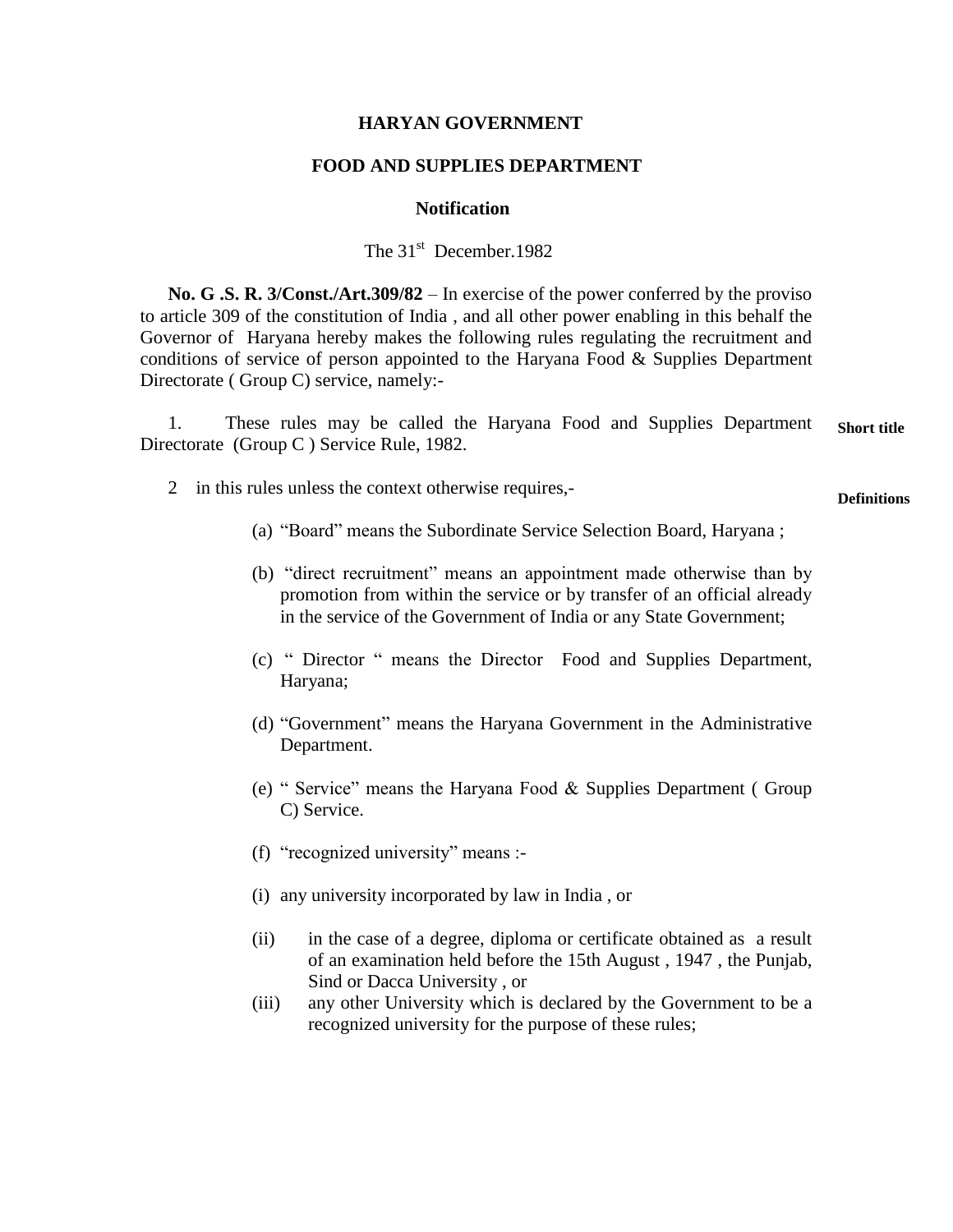**Number and character of posts**

3. The service shall comprise the posts shown in Appendix A to these rules and the members of the service shall draw pay in the scale of pay shown there against :

 Provided that nothing in these rules shall affect the inherent right of the Government to make additions to or reductions in, the number of such posts or to create new posts with different designations and scale of pay, either permanently or temporarily.

| <b>Nationality</b>                         |     | $4(1)$ No person shall be appointed to any post in the service, unless he is-                                                                                                                                                                                                                               |
|--------------------------------------------|-----|-------------------------------------------------------------------------------------------------------------------------------------------------------------------------------------------------------------------------------------------------------------------------------------------------------------|
| domicile and<br>character of<br>candidates | (a) | citizen of India; or                                                                                                                                                                                                                                                                                        |
| recruited to<br>the service                | (b) | a subject of Nepal; or                                                                                                                                                                                                                                                                                      |
|                                            | (c) | a subject of Bhutan; or                                                                                                                                                                                                                                                                                     |
|                                            | (d) | a Tibetan refugee who came over to India before the $1st$<br>January, 1962 with the intention of permanently setting in<br>India ;or                                                                                                                                                                        |
|                                            | (e) | a person of Indian origan who has migrated from Pakistan,<br>Burma, Sri Lanka or any of the East African countries of<br>Kenya, Uganda, the United Republic of Tanzania<br>(formerly Tanganyika and Zanzibar), Zambia, Malawi,<br>Zaire and Ethiopia with the intention of permanently setting<br>in India: |

 Provided that person belonging to any of the categories (b) , (c) , (d) and (e) shall be a person in whose favour a certificate of eligibility has been issued by the Government.

 (2) A person in whose case a certificate of eligibility is necessary may be admitted to an examination or interview conducted by the Board or any other recruiting authority, but the offer of appointment may be given only after the necessary illegibility certificate has been issued to him by the government.

 (3) No person shall be appointed to any post in the service by direct recruitment, unless he produces certificate of character from the principal academic officer of the university/ college/ school/ or institution last attendant, if any, and similar certificates from to other responsible person not being his relatives who are well acquainted with him in his private life and are unconnected with his university, college, school or institution.

> 5. No person shall be recruited to any post in the Service by direct appointment, who is less than seventeen years or more than thirty years of age

**Age**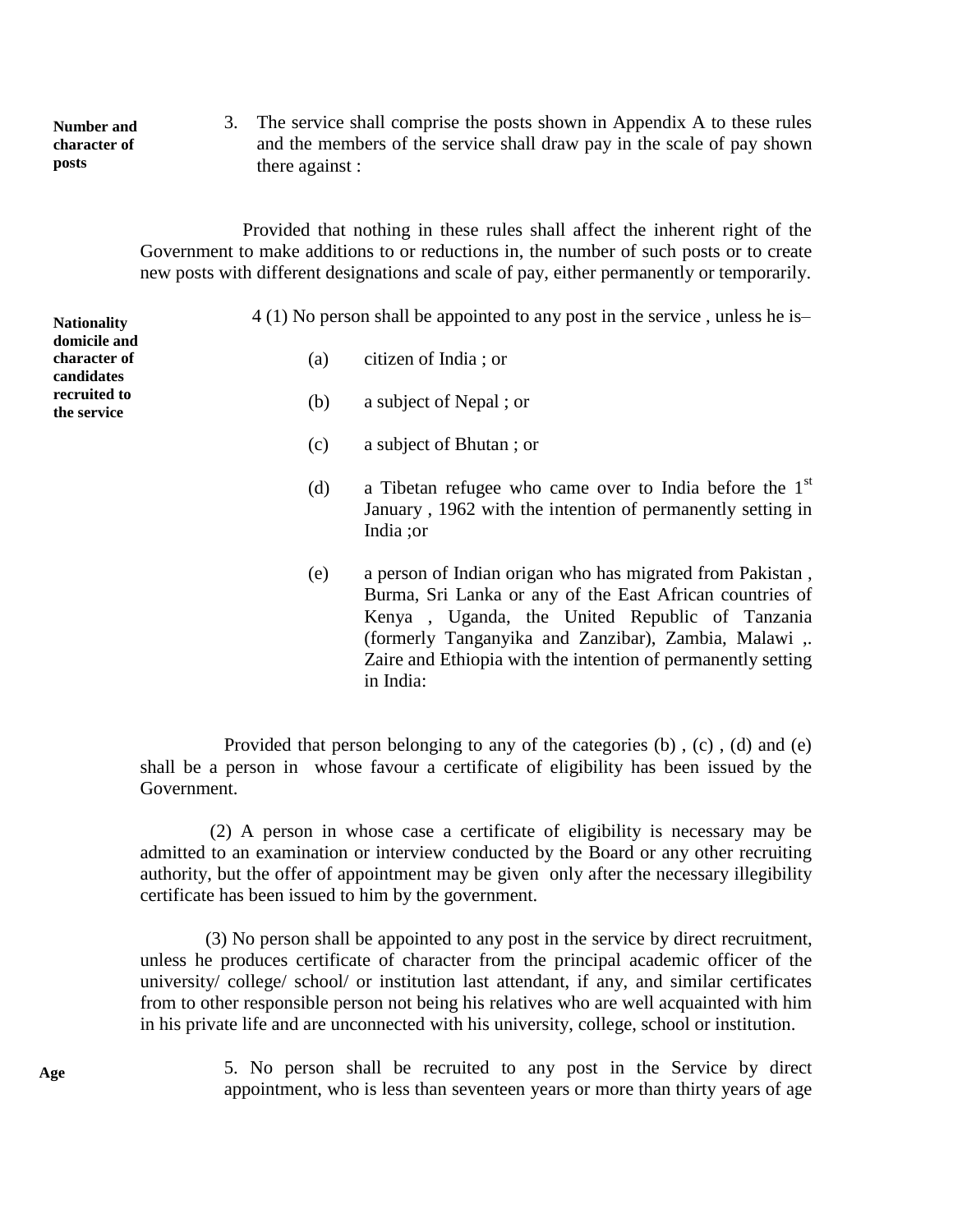on the last date of submission of application to the board or any other recruiting authority. 6. Appointment to any post in the service shall be made by the Director 7. No person shall be appointed to the service unless he is in possession of qualification and experience specified in column 3 of Appendix B to these rules in the case of direct recruitment or by transfer and those specified in column 4 of the aforesaid Appendix in the case of appointment by promotion. 8. (1) No person- (a) who has entered into or contracted a marriage with a person having a spouse living ;or (b) Who having a spouse living, has entered into or contracted a marriage with any person., Shall be eligible for appointment to any post in the service: Provided that the Government may, if satisfied that such marriage is permissible under the personal law applicable to such person and the other party to the marriage and there are other grounds for so doing, exempt any person from the operation of this rule. 9. Recruitment to the service shall be made- (a) in the case of Deputy Superintendent – (1) by promotion from amongst Assistants, Accountants and Senior scale Stenographers. Their inter se seniority for the purpose of promotion shall be determined by the continuous length of service as such. Provided that in the case of promotion of Senior Scale Stenographer to the post of Deputy Superintendent only those who have worked as Assistant for a period of two years on existing vacancies or by sharing the work of an Assistant shall be eligible ; (b) in the case of Assistant / Accountant- (i) by appointment from amongst Junior Auditors; (c) in the case of Junior Auditors- (i) 67 per cent by promotion from amongst Junior Scale Stenographers, Stenotypists and Clerks . Their inter se seniority for the purpose of promotion shall be determined by the continuous lengthe of service on any of these posts; and (ii) 33 per cent by direct recruitment ; or **Appointing authority Qualifications Disqualification Method of recruitment**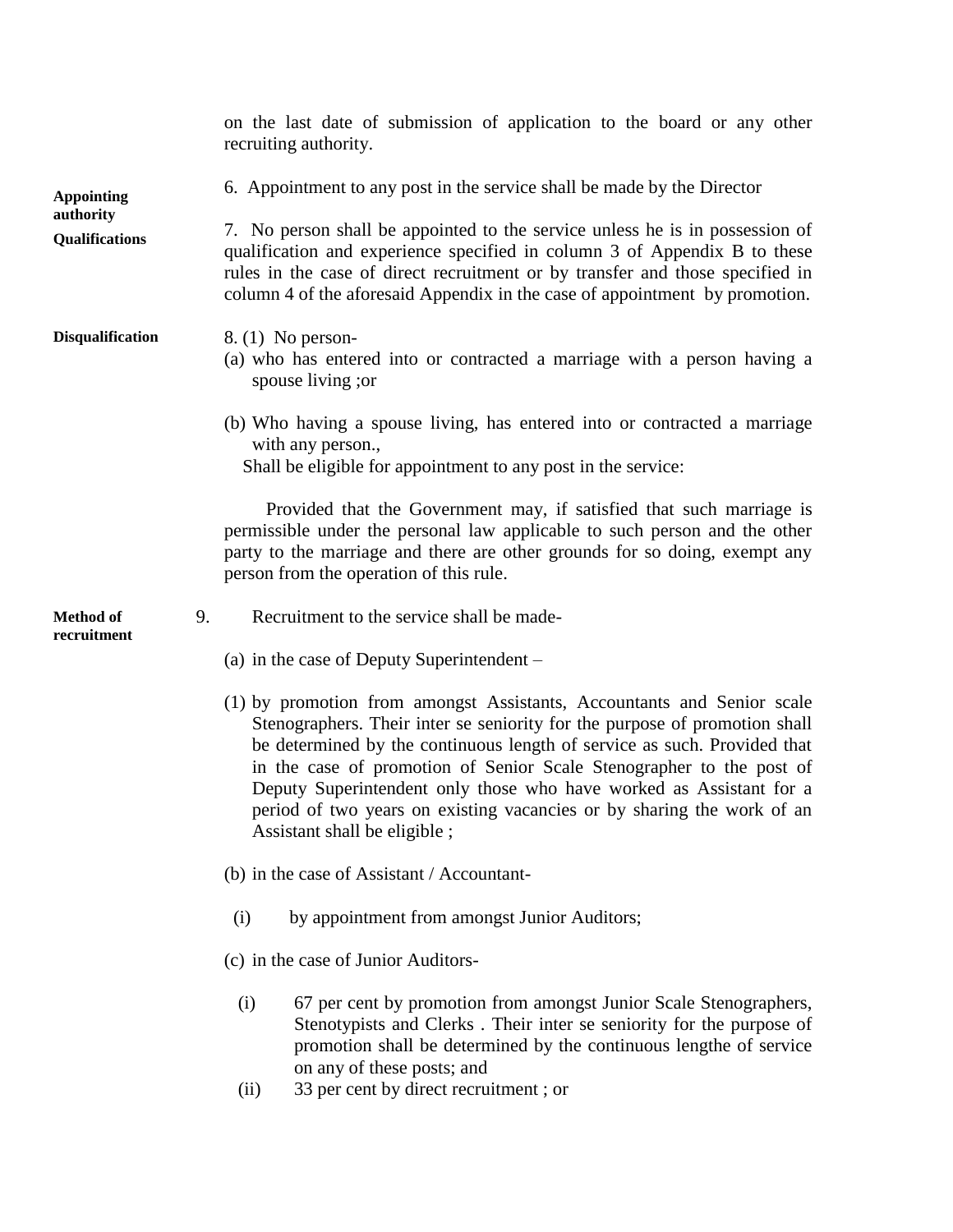- (iii) By transfer of an official already in the service of any State Government of India;
- (d) in the case of Draftsman,-
- (i) by direct recruitment ; or
- (ii) by transfer of an official already in the service of any State Government of India;
- (e) In the case of senior Scale Stenographers-
	- (i) by promotion from amongst Junior Scale Stenographers;
	- (ii) by direct recruitment ; or
	- (iii) by transfer of an official already in the service of any State Government or Government of India;
- (f) in the case of Junior Scale Stenographers-
- (i) 67 % of vacancies by promotion from amongst Stenotypists;
- (ii) 33% of vacancies by direct recruitment; or
- (iii) By transfer of an official already in the service of any State Government or Government of India;

(g) in the case of Stenotypist –

 (i) 33% of vacancies by promotion from amongst clerks having one year service as such;

(ii)67% of vacancies by direct recruitment; or

(iii) by transfer of an official already in the service of State Government or Government of India.

(h) in the case of Drivers-

(i) by promotion from amongst Group  $\mathcal{C}$  and  $\mathcal{C}$  employees whose pay scale is less than that of drivers;

(ii) by direct recruitment;or

 (iii) by transfer of an official already in the service of State Government or Government of India.

(i)in the case of Clerk-

(i)  $20\%$  of vacancies by promotion from amongst Group  $c$  and  $d$ employees on the basis of seniority –cum- fitness.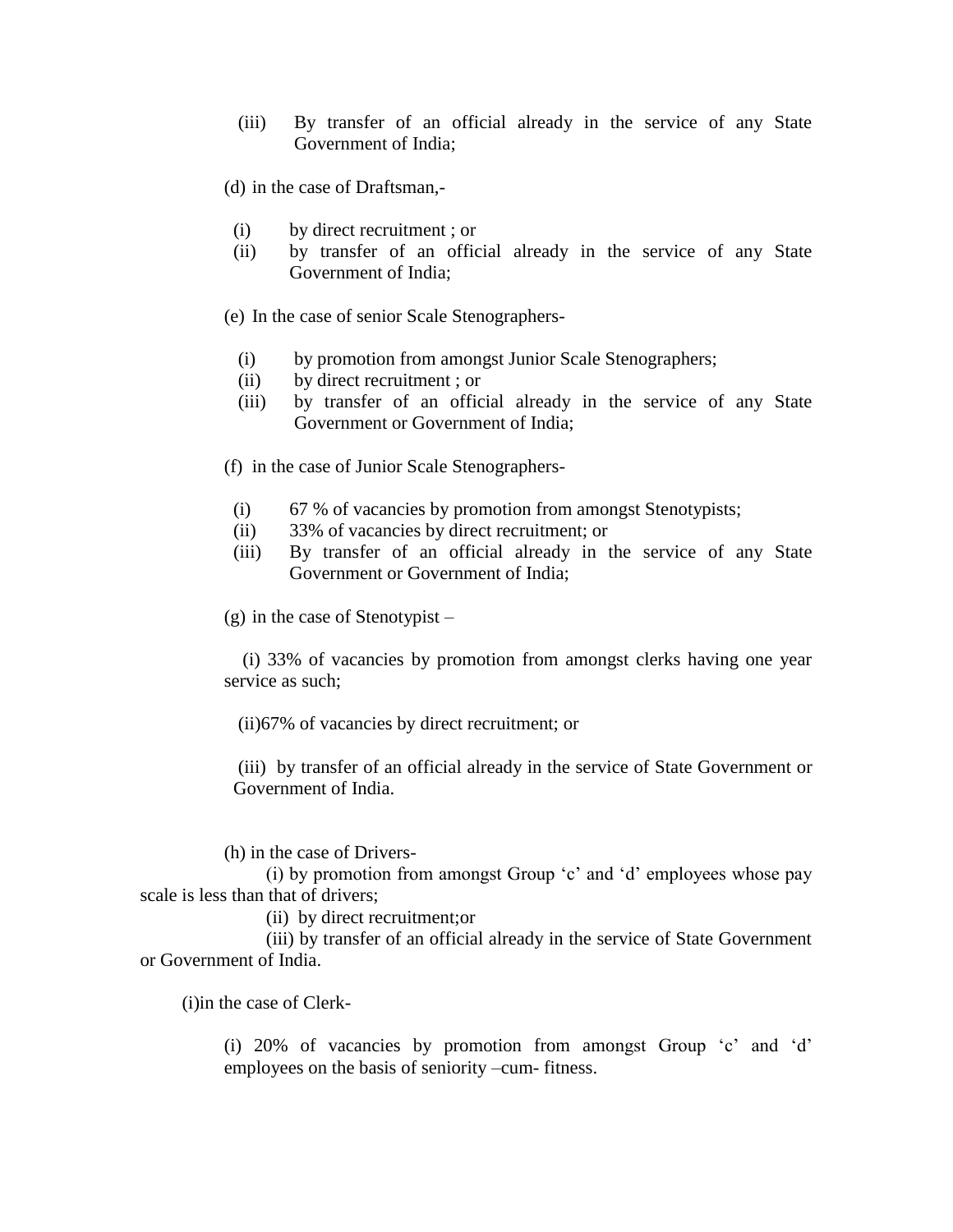- (iii) 80% of vacancies by direct recruitment; or
- (iv) by transfer of an official in the service of a State Government or Government of India;
- ( j) in the case of Restorer,-

By promotion from amongst Group D employees.

- (2) The exiting regular incumbents holding any of the posts mentioned in Appendix A shall be deemed to be the members of the service.
- (3) Except as otherwise provide here to fore, when a vacancy occurs or is about to occur in the service , the appointing authority shall dertermine the manner in which the same may be filled.
- (4) Where ratio has been fixed for various modes of recruitment and the suitable candidates are not available from a particular source, the appointing authority may divert such posts to any other source.
- (5) Except as otherwise provided , all promotions from one grade to another shall be made by selection based on seniority- cum – merit and seniority alone shall not give any right of promotion.
- 10. (1) Persons appointed, to any post in the service shall remain on probation for a period of two years, if appointed by direct recruitment and one year, if appointed otherwise: **Probation**

Provided that—

- (a) any period after such appointment spent on deputation on a corresponding or a higher post shall count towards the period of probation.
- (b) any period of work in equivalent or higher rank, prior to appointment to the service may, in the case of an appointment by transfer , at the discretion of the appointing authority , be allowed to count towards the period of probation fixed under this rule;
- (c) any period of officiating appointment shall be reckoned as period spent on probation, but no person who has so officiated shall, on the completion of the prescribed period of probation, be entitled to be confirmed, unless he is appointed against a permanent vacancy.
- (2) If , in the opinion of the appointing authority the work or conduct of a person during period of probation is not satisfactory, it may,-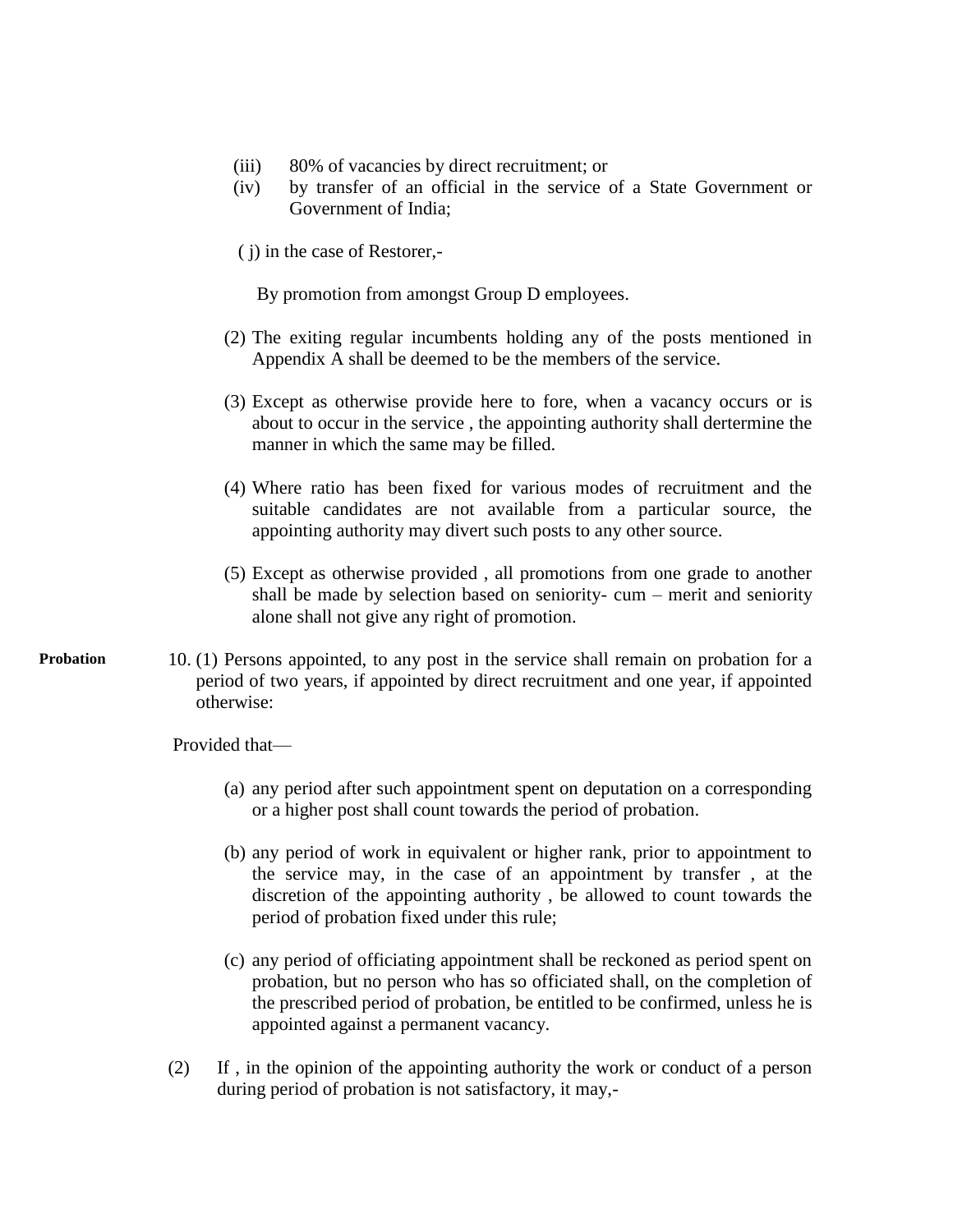- (a) if such person is appointed by direct recruitment, dispense with his services; and
- (b) if such person is appointed otherwise than by direct recruitment,-
	- (i) revert him to his former post; or
	- (ii) deal with him in such other manner as the terms and conditions of the previous appointment permit.
- (3) On the completion of the period of probation of a person, the appointing authority may,-
	- (a) If his work or conduct has, its opinion, been satisfactory,-
	- (i) Confirm such person from the date of his appointment, if appointment against a permanent vacancy: or

(ii) Confirm such person from the date from which of permanent vacancy occurs, if appointed against the temporarily vacancy: or

(iii) declare that he has completed his probation satisfactorily, if there is not permanent vacancy: or

- (b) if his work or conduct has, in its opinion, been not satisfactory,-
- (i) dispense with his service, if appointed by direct recruitment, if appointed otherwise, revert him to his former post or deal with him in such other manner as the term and condition of previous appointment permit: or

(ii) extended period of probation and thereafter pass such order, as it could have passed on the expiry of the first period of probation:,

Provided that the total period of probation, including extended, if any, shall not exceed 3 years.

11. Seniority, inter-se of members of the services shall be determined by the length of continuous service on any post in the service: Provided that where there are different cadres in the service, the seniority shall be determined separately for each cadre: **Seniority**

> Provided further that in the case of members appointed by direct recruitment, the order of merit determined by that Board shall not be disturbed in fixing the seniority:

> Provided further that in the case of two or more members appointed on the same date, their seniority be determined as follows:-

> > (a) a member appointed by direct recuritment shall be senior to a member appointed by promotion or by transfer;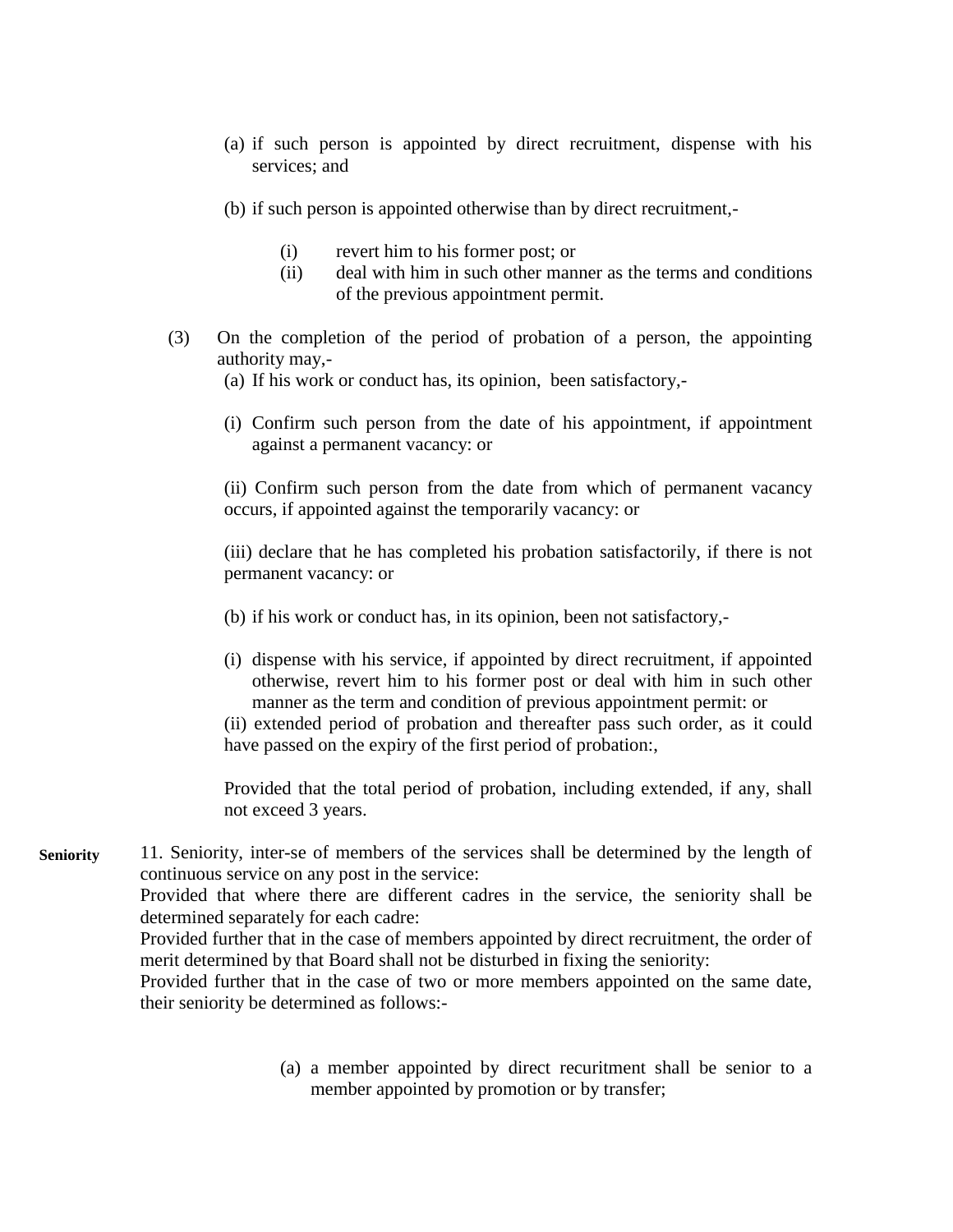- (b) a member appointed by promotion shall be senior to a member appointed by transfer;
- (c) in the case of members appointed by promotion or by transfer seniority shall be determined according to the seniority of such members in the appointments from which they were promoted or transferred; and
- (d) in the case of members appointed by transfer from different cadres, their seniority shall be determined according to pay preference being given to a member who was drawing a higher rate of pay in his previous appointment, and if the rates of pay drawn are also same, then by the length of their service in the appointments and, if the length of such service is also the same the older member shall be senior to the younger member.
- 12. (1) A member of the service shall be liable to serve at any place whether within or outside the state of Haryana on being ordered so to do by the appointing authority.
	- (2) A member of the service may also be deputed to serve under-
	- (i) a company , an association or a body of individuals whether incorporated or not, which is wholly or substantially owned or controlled by the state Government , municipal corporation or a local authority within the state of Haryana; or
	- (ii) the central Government or a company, an association or a body of individuals, whether incorporated or not, which is wholly or substantially owned or controlled by the central Government; or
	- (iii) any other state Government or an international organization, an autonomous body not controlled by the Government , or a private body:

Provided that no member of the service shall be deputed to the Central Government or any other State Government or any organization or body referred in clauses (ii) or (iii) except with his consent.

13. In respect of pay, leave, pension and all other matters not expressly provided for in these rules, the members of the service shall be governed by such rules and regulation as may have been, or may hereafter be adopted or made by the competent authority under the Constitution of India or under any law for the time being in force made by the state Legislature.

14. (1) In matters relating to discipline, penalties and appeal, member of the service shall be governed by the Punjab Civil Services (Punishment an Appeal ) Rules ,1952, as amended from time to time:

> Provided that the nature of penalties which may be imposed, the authority empowered to impose such penalties and appellate authority shall, subject to the provisions of any law or rules made under article 309 of the Constitution of India , be such as are specified in Appendix C to these rules.

**Pay, leave, pension and other matters** 

**Liability to serve**

**Discipline penalties and appeals.**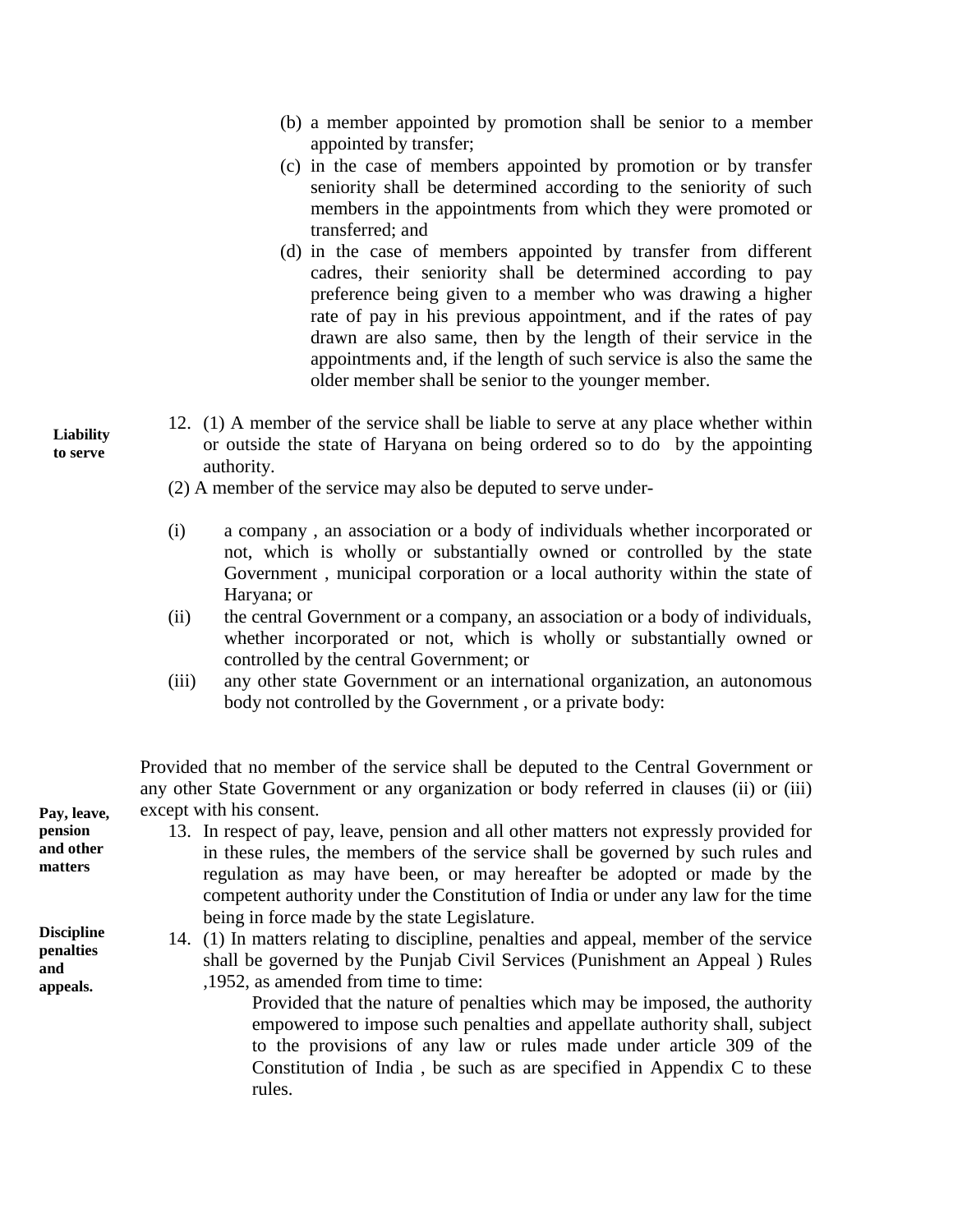(2) The authority competent to pass an order under clause (c) or clause (d) of sub- rule (1) or rule 10 of the Punjab Civil Service (Punishment and Appeal) Rules,1952, and the Appellate Authority shall also be as specified in Appendix D to these rules.

| <b>Vaccinations</b>                 | 15. Every member of the service shall get himself vaccinated and revaccinated if and                                                                                                                                                                         |
|-------------------------------------|--------------------------------------------------------------------------------------------------------------------------------------------------------------------------------------------------------------------------------------------------------------|
| Oath of<br>allegiance.              | when the Government so directs by special or general order.<br>16. Every member of the service, unless he has already done so, shall be required to<br>take the oath of allegiance to India and to the constitution of India as by law<br>established.       |
| Power of<br>relaxations.            | 17. Where the Government is of the opinion that it is necessary or expedient to do<br>so, it may, by order, for reasons to be recorded in writing relax any of the<br>provision of these rules with respect to any class or category of persons.             |
| <b>Special</b><br>provisions        | 18. Notwithstanding anything contained in these rules, the appointing authority may<br>impose special terms and conditions in the order of appointment if it is deemed<br>expedient to do so.                                                                |
| <b>Reservations</b>                 | 19. Nothing contained in these rules shall effect reservation and other concessions<br>required to be provided for Schedule Castes and other Backward Classes in<br>accordance with the orders issued by the State government in this regard from            |
| <b>Repeal and</b><br><b>Savings</b> | time to time, under clause (4) of article 16 of the constitution of India.<br>20. Any rule applicable to the service and corresponding to any of these rules which<br>are in force immediately before the commencement of these rules is hereby<br>repealed. |
|                                     | Provided that any order made or action taken under the rules so repealed<br>shall be deemed to have been made or taken under the corresponding                                                                                                               |

provisions of these rules.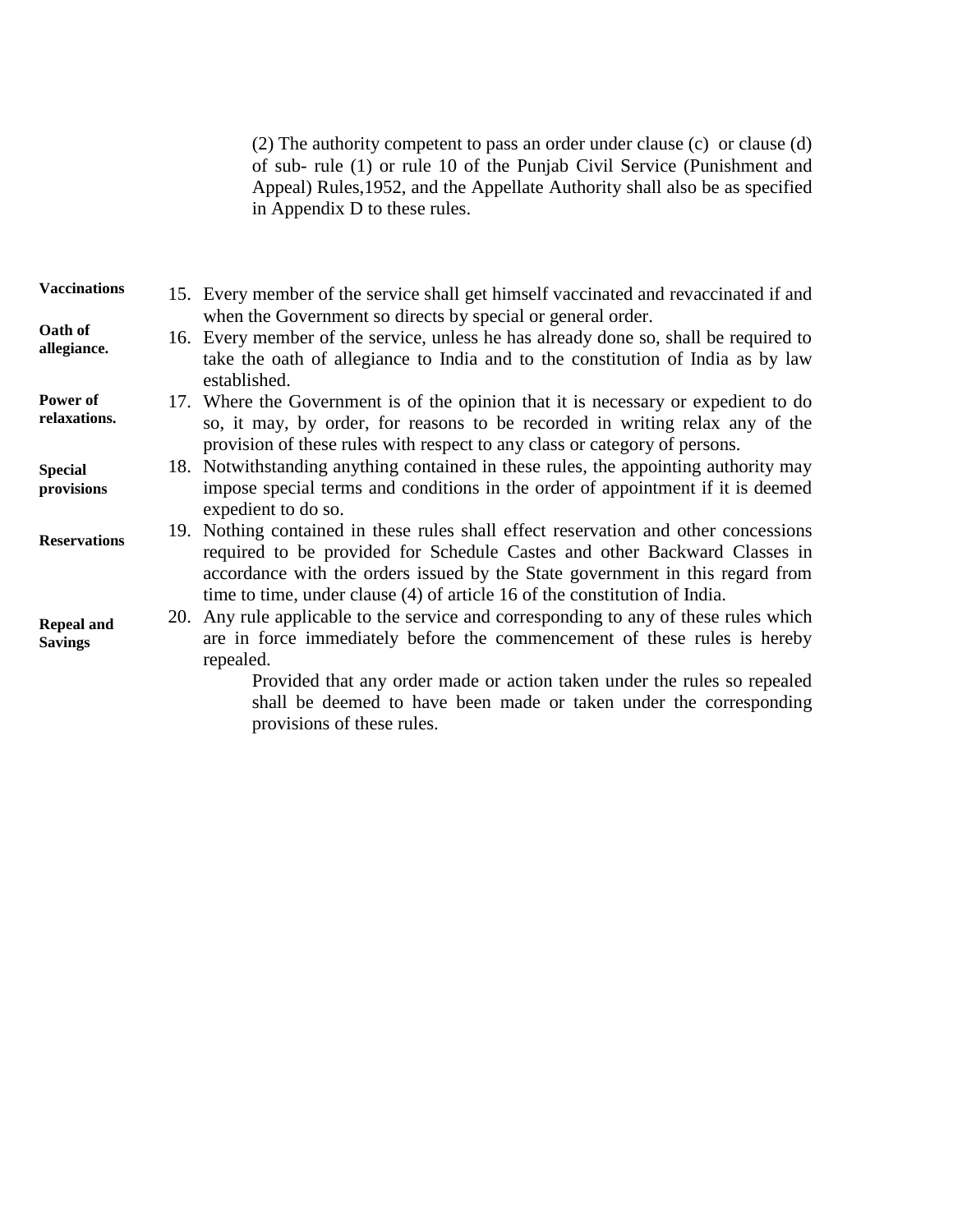| <b>APPENDIX A</b> |                                  |                                    |                |              |                                                                           |
|-------------------|----------------------------------|------------------------------------|----------------|--------------|---------------------------------------------------------------------------|
| (See rule 3)      |                                  |                                    |                |              |                                                                           |
| No. of Posts      |                                  |                                    |                |              |                                                                           |
| Sr. No.           | Designation                      | Number<br>of<br>posts<br>Permanent | Temporary      | Total        | Scales of pay                                                             |
| $\mathbf{1}$      | $\overline{2}$                   | 3                                  | $\overline{4}$ | 5            | 6                                                                         |
| 1.                | Deputy<br>Superintendents        | 6                                  | $-$            | 6            | $700 - 30$<br>850/900-40-<br>1,100-EB-<br>50-1,250                        |
| 2.                | <b>Assistants</b>                | 45                                 | $\mathbf{1}$   | 46           | 525-15-600-<br>20-660/700-<br>30-850-EB-<br>890-40-1050                   |
| 3.                | Accountants                      | 3                                  | $-$            | 3            | 525-15-600-<br>20-660/700-<br>30-850-EB-<br>890-40-1050                   |
| $\overline{4}$ .  | <b>Junior Auditors</b>           | 43                                 | 8              | 51           | 525-15-600-<br>20-660/700-<br>30-850-EB-<br>890-40-1050                   |
| 5.                | Draftman                         | $\mathbf{1}$                       | $-$            | $\mathbf{1}$ | 525-15-600-<br>20-660/700-<br>30-850-EB-<br>890-40-1050                   |
| 6.                | Senior<br>scale<br>Stenographers | 3                                  | $-$            | 3            | 525-15-600-<br>20-660/700-<br>30-850-EB-<br>890-40-1050                   |
| 7.                | Junior<br>Scale<br>Stenographers | 10                                 | $\overline{2}$ | 12           | 480-15-600-<br>EB-20-700-<br>30-760                                       |
| 8.                | Stenotypists                     | 8                                  | $\overline{3}$ | 11           | $400 - 10 -$<br>490/540-15-<br>600/20-660<br>plus Rs. 50/-<br>special pay |
| 9.                | Clerks                           | 50                                 | 3              | 53           | 400-10-490-<br>$/540-15-$<br>600/20-660<br>S.G. 480-15-<br>600-EB-20-     |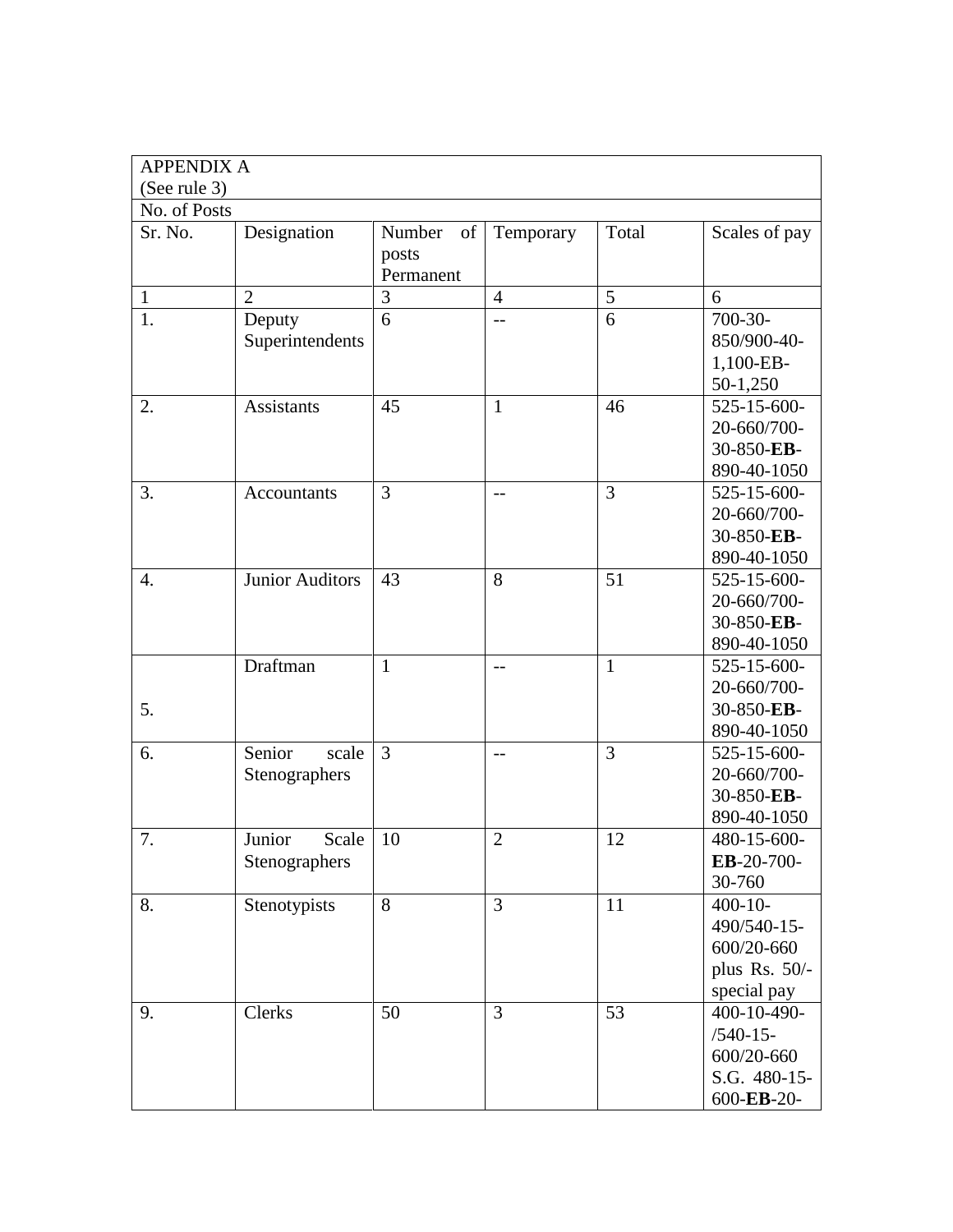|     |                |   |              |                | 700-30-760    |
|-----|----------------|---|--------------|----------------|---------------|
|     |                |   |              |                | (Selection    |
|     |                |   |              |                | grade<br>for  |
|     |                |   |              |                | $20\%$ posts) |
| 10. | Restorers      | 3 |              | 3              | $400-10-$     |
|     |                |   |              |                | 490/540-15-   |
|     |                |   |              |                | 600/20-660    |
| 11. | <b>Drivers</b> | 3 | $\mathbf{1}$ | $\overline{4}$ | $420-10-$     |
|     |                |   |              |                | 490/525-15-   |
|     |                |   |              |                | 600/20-700    |
|     |                |   |              |                | S.G. 525-15-  |
|     |                |   |              |                | $600-20-$     |
|     |                |   |              |                | 700/750-30-   |
|     |                |   |              |                | 900           |
|     |                |   |              |                | (selection    |
|     |                |   |              |                | grade<br>for  |
|     |                |   |              |                | $20\%$ )      |

| <b>APPENDIX B</b> |                                 |                                                                                                                                                                                                                                                |                                                                                                                        |
|-------------------|---------------------------------|------------------------------------------------------------------------------------------------------------------------------------------------------------------------------------------------------------------------------------------------|------------------------------------------------------------------------------------------------------------------------|
| (see rule 7)      |                                 |                                                                                                                                                                                                                                                |                                                                                                                        |
| Sr. No.           | Name of the post                | Academic<br>qualification<br>&<br>experience for direct<br>recruitment<br>by<br><b>or</b><br>transfer                                                                                                                                          | Academic<br>qualification<br>and<br>for<br>experience<br>appointment<br>by<br>promotion                                |
| $\mathbf{1}$      | $\overline{2}$                  | 3                                                                                                                                                                                                                                              | $\overline{4}$                                                                                                         |
| 1.                | Deputy<br>Superintendent        |                                                                                                                                                                                                                                                | Three<br>years<br>experiences<br><b>as</b><br>Assistant<br>Accountant/ Senior<br>Scale Stenographer.                   |
| 2.                | Assistant<br>Accountant         |                                                                                                                                                                                                                                                | Three<br>years<br>experience as Junior<br>Auditor.                                                                     |
| 3.                | Senior<br>Scale<br>Stenographer | Matric<br>(i)<br>$\mathbf{1}$<br>st<br>Division $\sqrt{ }$<br>Higher<br>2 <sup>nd</sup><br>Secondary<br>Division/<br>2 <sup>nd</sup><br>Intermediate<br>Division/ Graduate<br>or its equivalent<br>Ex-<br>(for<br>service-<br>men Matric only) | Passes<br>the<br>department test in<br>shorthand<br>and<br>typewriting<br><b>as</b><br>provided<br>for<br>recruitment. |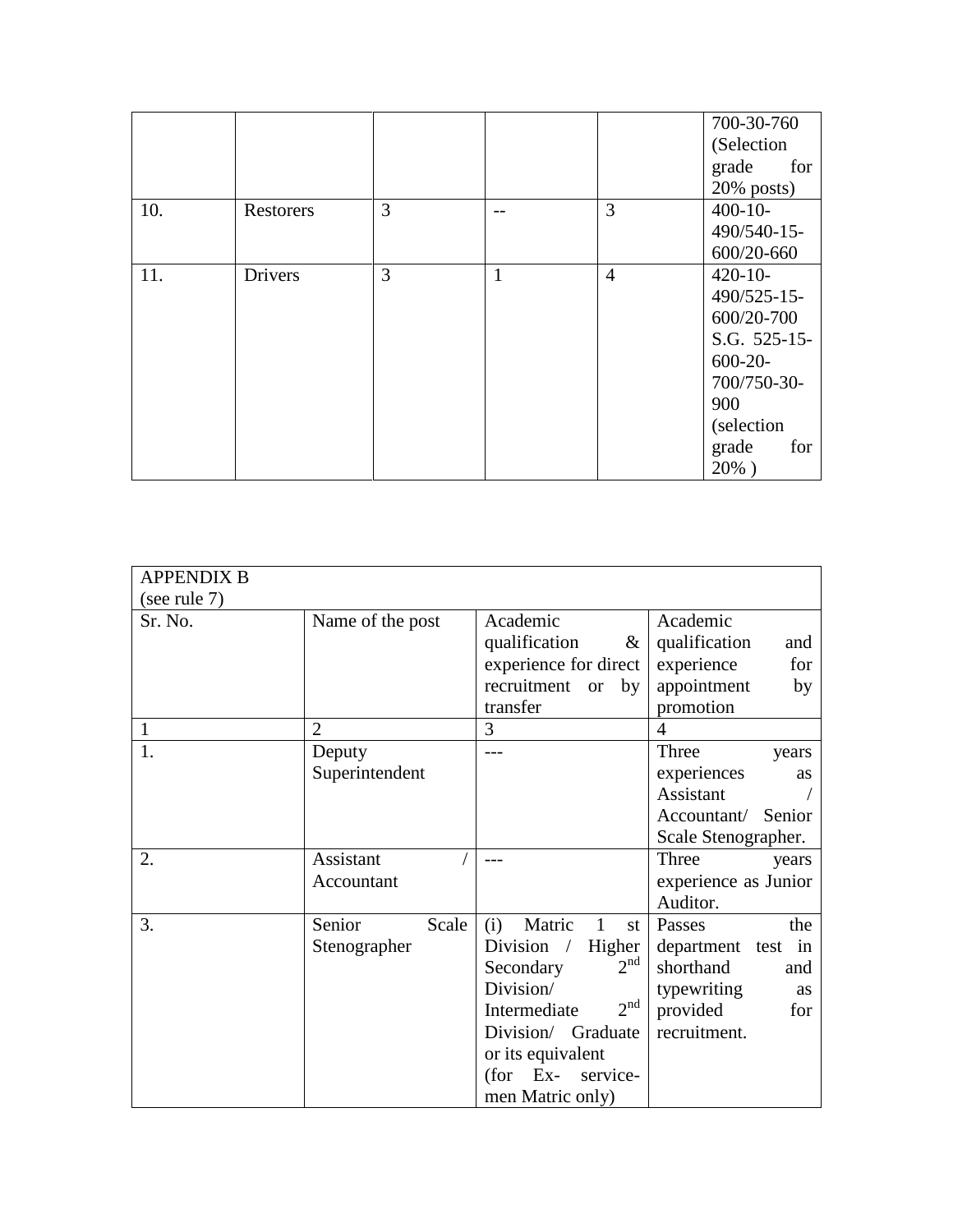|    |                                 | (ii) Knowledge of<br>Hindi upto matric<br>standard<br>(iii)<br>English<br>Shorthand<br>the<br>at<br>speed of 100 words<br>minute<br>per<br>and<br>transcription therof<br>at 20 words per<br>minute.<br>(iv) Hindi shorthand<br>at the speed of 80<br>words per minute<br>transcription<br>and<br>therof at 15 words<br>per minute.                                                                                                                                                                                                                          |                                                                                                                   |
|----|---------------------------------|--------------------------------------------------------------------------------------------------------------------------------------------------------------------------------------------------------------------------------------------------------------------------------------------------------------------------------------------------------------------------------------------------------------------------------------------------------------------------------------------------------------------------------------------------------------|-------------------------------------------------------------------------------------------------------------------|
| 4. | Junior<br>Scale<br>Stenographer | Matric<br>1<br>(i)<br>st l<br>Division / Higher<br>2 <sup>nd</sup><br>Secondary<br>Division<br>$2^{nd}$<br>Intermediate<br>Division / Graduate<br>or its equivalent.(for<br>Ex-servicemen<br>matric only)<br>(ii) Knowledge of<br>Hindi upto matric<br>standard.<br>(iii)<br>English<br>shorthand<br>the<br>at<br>speed of 100 words<br>minute<br>per<br>and<br>transcription thereof<br>20 words<br>at<br>per<br>minute and<br>(iv) Hindi shorthand<br>at the speed of 80<br>words per minute<br>transcription<br>and<br>thereof at 15 words<br>per minute. | Passes<br>the<br>departmental test in<br>shorthand<br>and<br>typewriting<br>as<br>provided<br>for<br>recruitment. |
| 5. | Steno-typisis                   | 1<br>(i)<br>Matric<br>st<br>Higher<br>Division<br>$\sqrt{2}$<br>2 <sup>nd</sup><br>Secodary<br>Division<br>2 <sup>nd</sup><br>Intermediate                                                                                                                                                                                                                                                                                                                                                                                                                   | (1)<br>one<br>year<br>experience as Clerk.<br>(2)<br>the<br>passes<br>departmental test in<br>shorthand and type- |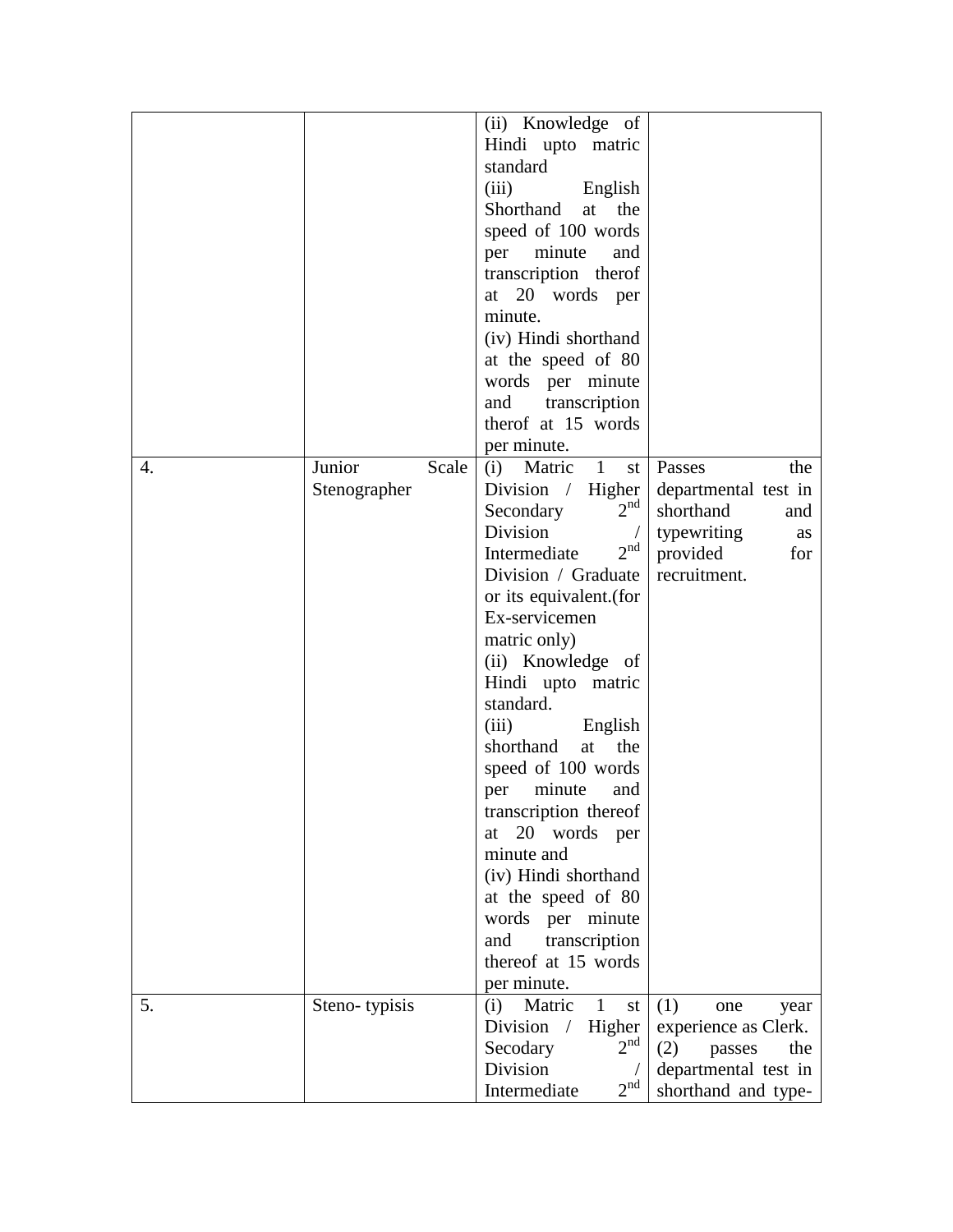|    |                | Division/ Graduate               | writing as provided       |
|----|----------------|----------------------------------|---------------------------|
|    |                | or its equivalent                | for<br>direct             |
|    |                | (for ex-servicemen)              | recruitment.              |
|    |                | Metric only)                     |                           |
|    |                | (ii) knowledge of                |                           |
|    |                | Hindi upto Matric                |                           |
|    |                | standard.                        |                           |
|    |                | (iii) English                    |                           |
|    |                | shorthand<br>the<br>at           |                           |
|    |                | speed of 80 words                |                           |
|    |                | minute<br>per<br>and             |                           |
|    |                |                                  |                           |
|    |                | transcription thereof            |                           |
|    |                | at 15 words per                  |                           |
|    |                | minute                           |                           |
|    |                | (iv) Hindi shorthand             |                           |
|    |                | at the speed of 64               |                           |
|    |                | words per minute                 |                           |
|    |                | transcription<br>and             |                           |
|    |                | thereof at 11 words              |                           |
|    |                | per minute.                      |                           |
| 6. | Junior Auditor | (i) Degree of a Four             | years                     |
|    |                | recognized                       | experience as Junior      |
|    |                | University<br>its<br><b>or</b>   | Scale stenographers/      |
|    |                | equivalent.                      | stenotypists/clerks.      |
|    |                | (ii) knowledge of                |                           |
|    |                | Hindi upto Matric                |                           |
|    |                | standard                         |                           |
| 7. | Draftsman      | Diploma in Art and               |                           |
|    |                | Crafts<br><sub>or</sub><br>a     |                           |
|    |                | certificate in civil             |                           |
|    |                | Draft man from a                 |                           |
|    |                | recognized Institute             |                           |
|    |                | with knowledge of                |                           |
|    |                | Hindi up to Matric               |                           |
|    |                | standard.                        |                           |
| 8. | Clerk          | 1 <sup>st</sup><br>Matric<br>(i) | Matric<br>(i)<br>with     |
|    |                | Division / Higher                | Hindi<br>its<br><b>or</b> |
|    |                | 2 <sup>nd</sup><br>secondary,    | equivalent.               |
|    |                | Division                         |                           |
|    |                | 2 <sup>nd</sup>                  |                           |
|    |                | Intermediate                     | five<br>(ii)<br>years     |
|    |                | Division/ Graduate               | experience as Group       |
|    |                | or its equivalent.               | C or D employee or        |
|    |                | (for Ex- servicemen              | comined<br><b>or</b>      |
|    |                | Matric only)                     | experience as such.       |
|    |                | (ii) knowledge of                |                           |
|    |                | Hindi upto Matric                | official<br>The<br>(iii)  |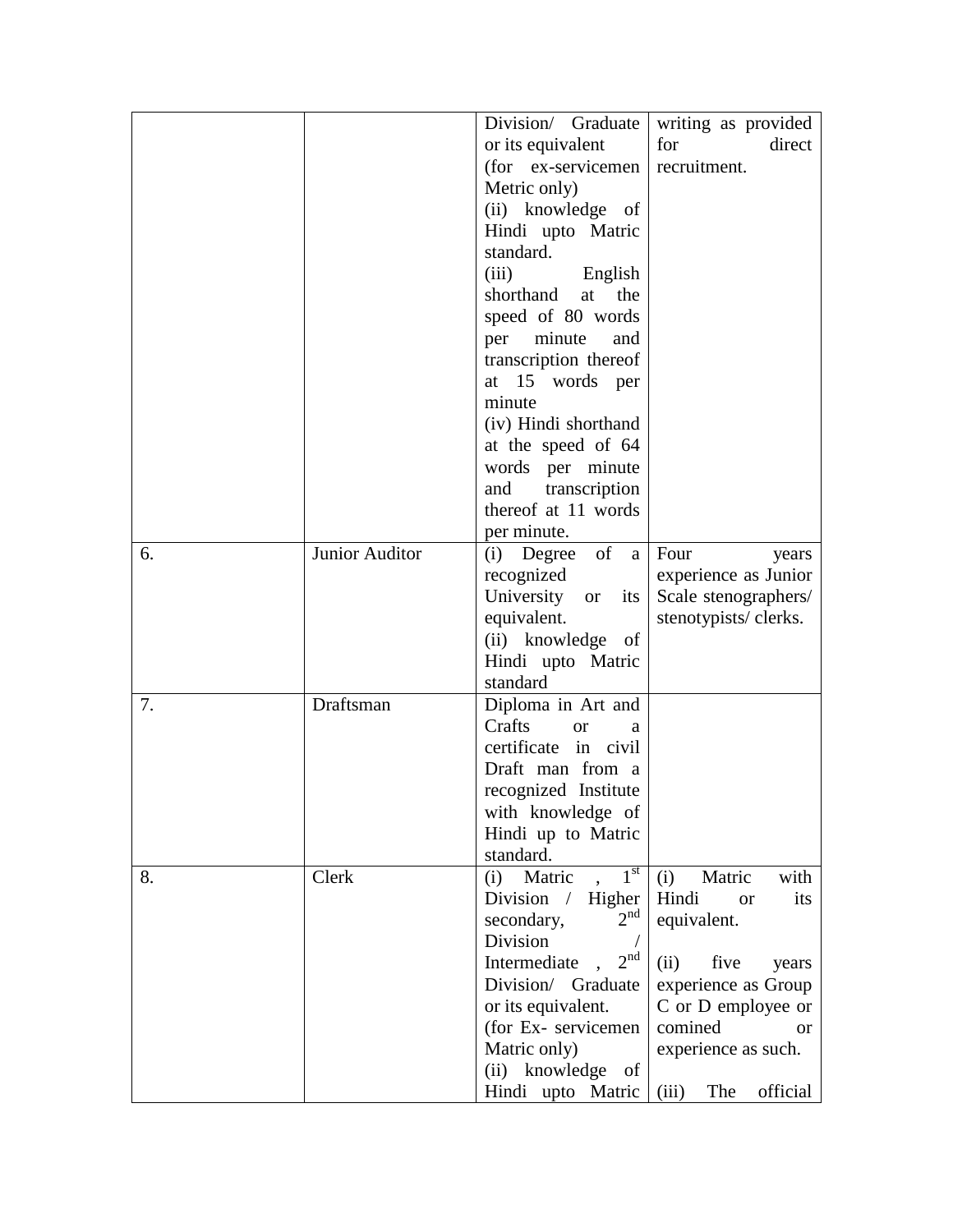|     |          | standard.             | appointed to<br>the                |
|-----|----------|-----------------------|------------------------------------|
|     |          | (iii) shall have to   | post of clerk will                 |
|     |          | qualify<br>the        | have<br>to<br>qualify              |
|     |          | department type test  | department type test               |
|     |          | in Hindi/ English     | in Hindi/ English                  |
|     |          | a speed of<br>with    | with a speed of 25/                |
|     |          | words<br>25/30<br>per | 30<br>words<br>per                 |
|     |          | minute respectively   | minute, respectively               |
|     |          | , within a year from  | within a year fron                 |
|     |          | the<br>date<br>of     | date of his<br>the                 |
|     |          | appointment<br>only   | appointment He will                |
|     |          | after qualifying the  | be allowed annual                  |
|     |          | above tests           |                                    |
|     |          |                       | increment only after               |
|     |          |                       | qualifying the said                |
|     |          |                       | test.                              |
|     |          |                       |                                    |
| 9.  | Driver   | (i) Middle pass.      | (i)Middle pass                     |
|     |          | (ii) should posses a  |                                    |
|     |          | valid driving licence | (ii) should possess a              |
|     |          | (iii)<br>Two<br>years | valid<br>driving                   |
|     |          | experience<br>in      | licence.                           |
|     |          | driving.              |                                    |
|     |          | (iv) Knowledge of     | $(iii)$ two<br>years               |
|     |          | Hindi upto Primary    | experience<br>in                   |
|     |          | standard              | driving.                           |
|     |          |                       | (iv) knowledge of                  |
|     |          |                       | Hindi upto primary                 |
|     |          |                       | standard.                          |
| 10. | Restorer |                       | Two<br>years                       |
|     |          |                       | experience as Group<br>D employee. |

| <b>APPENDIX C</b>   |           |                        |           |           |
|---------------------|-----------|------------------------|-----------|-----------|
| [see rule $14(1)$ ] |           |                        |           |           |
| Designation         | Authority | of<br>Nature           | Authority | Appellate |
|                     |           | penalty                | empowered | authority |
| Deputy              |           | (a)<br>warning         |           |           |
| Superintendent,     | Director  | with a copy on         |           |           |
| Assistant.          |           | personal file;         |           |           |
| Accountant          |           | (b) Censure;           |           |           |
| ,JuniorAuditor,     |           | (c) withholding        |           |           |
| Draftasman,         |           | οf<br>increments       |           |           |
| Senior<br>Scale     |           | promotion<br><b>or</b> |           |           |
| Stenographer,       |           | including              |           |           |
| Junior<br>Scale     |           | stoppage<br>at         |           |           |
| Stenographer,       |           | efficiency bar;        |           |           |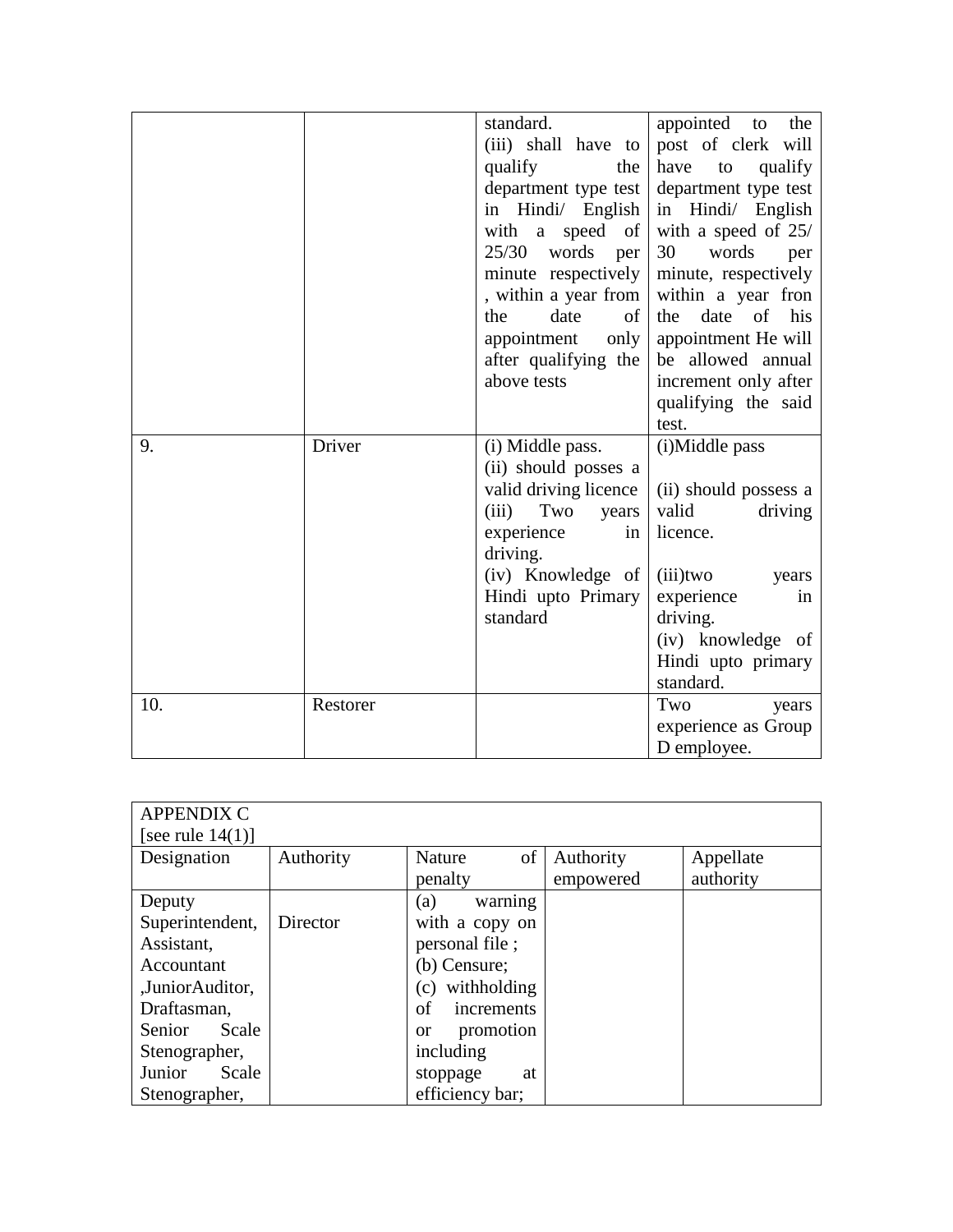| Stenotypist,   | (d)<br>recovery                   |            |
|----------------|-----------------------------------|------------|
| Clerk, Restore | from pay or the                   |            |
| , and Driver   | whole or part of                  |            |
|                | any pecuniary                     |            |
|                | loss caused to                    |            |
|                | the Government                    |            |
|                | by negligence                     |            |
|                | breach of<br><b>or</b>            |            |
|                | orders;                           |            |
|                | (e) reduction to $\vert$ Director | Government |
|                | a lower post or                   |            |
|                | time scale or                     |            |
|                | toa lower stage                   |            |
|                | in a time scale;                  |            |
|                | (f)<br>Removal                    |            |
|                | the<br>from                       |            |
|                | service which                     |            |
|                | ordinary<br>does                  |            |
|                | disqualify from                   |            |
|                | future                            |            |
|                | employment.                       |            |
|                | dismissal<br>(g)                  |            |
|                | from<br>the                       |            |
|                | service which                     |            |
|                | does ordinarily                   |            |
|                | disqualify from                   |            |
|                | future                            |            |
|                | employment.                       |            |

| <b>APPENDIX D</b>          |                             |                   |                     |
|----------------------------|-----------------------------|-------------------|---------------------|
| [see rule $14(2)$ ]        |                             |                   |                     |
| Designation                | Nature of orders            | Authority         | Appellata authority |
|                            |                             | empowered to pass |                     |
|                            |                             | orders            |                     |
|                            | $\mathcal{D}_{\mathcal{L}}$ | 3                 | $\overline{4}$      |
| Deputy                     | (a) Reducing or with        |                   |                     |
| Superintendint             | holding amount of           |                   |                     |
| ,Assistant,                | ordinary / additional       |                   |                     |
| Accountant, Junior         | pension admissible          |                   |                     |
| Auditor, Draftman,         | under the<br>rule           |                   |                     |
| Senior<br>scale            | governing pension.          |                   |                     |
| Stenographer,              |                             | Director          | Government          |
| Junior<br>Scale            | (b) Terminating the         |                   |                     |
| Stenographer,              | appointment of a            |                   |                     |
| Stenotypist, Clerk, member | of<br>the                   |                   |                     |